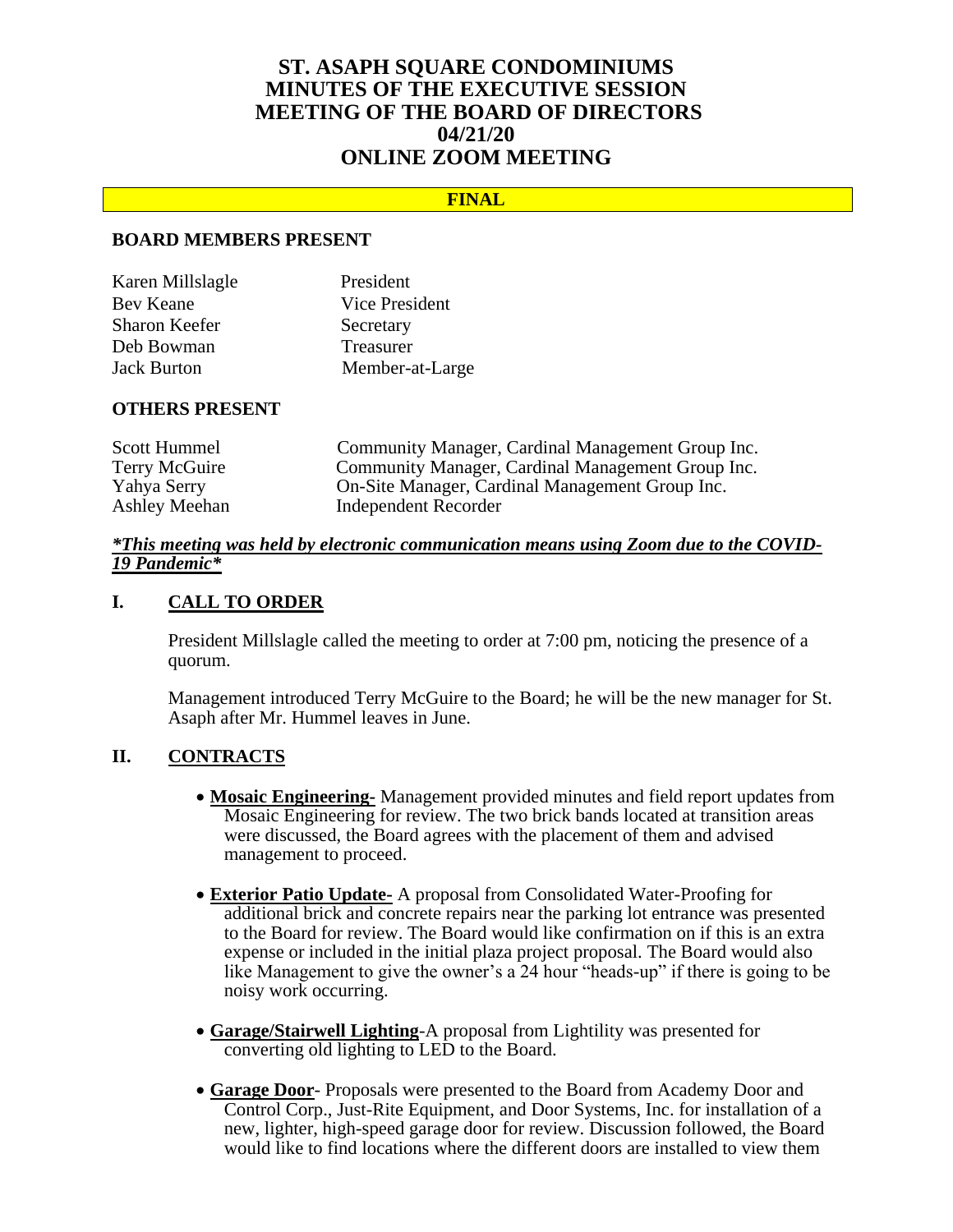St. Asaph Board Meeting April 21, 2020 Page 2

### **FINAL**

first before proceeding.

# **III. HOMEOWNER'S CORRESPONDANCE**

- A resident complained about a strong urine smell in the  $3<sup>rd</sup>$  floor hallway. Management placed air fresheners there to relieve the smell previously but the Board would like them to be removed due to the strength and scent of them (other residents could be allergic), and monitor the issue accordingly.
- A resident inquired about getting the glass replaced on his balcony doors. Management will need to inspect the doors before approving this in order to make sure they actually need to be replaced, they will arrange this. He also complained that people are using the dumpster that is on the property for the deck project that should not be using it; he stated items are also being placed outside the dumpster instead of inside. Management will take care of this.

# **IV. NEW BUSINESS**

- Electronic vote renovation for unit #205- will be read to record at the next regular board meeting.
- The Board would like Management to look into when the Reserve Study will be updated.
- American Pools will be onsite on May  $4<sup>th</sup>$  to begin the pool work- pool opening will be delayed and exact opening date is subject to COVID-19 Pandemic status.
- The Board has asked that all contractors working in the building wear masks due to the COVID-19 Pandemic, a letter will be placed on the entry doors.

# **V. EXECUTIVE SESSION**

*Upon a motion made by Director Keefer and seconded by Director Keane, it was unanimously agreed to move out of executive session at 8:21 p.m.*

*Upon a motion made by Director Bowman and seconded by Director Burton, it was unanimously agreed to approve the proposal from Consolidated Water-Proofing pending Management's clarification if it was included in the original scope of work.*

*Upon a motion made by Director Burton and seconded by Director Keane, it was unanimously agreed to approve the proposal from Lightility to convert lighting in hallways, common areas, stairwells and garage to LED lighting.* 

# **VI. ADJOURNMENT**

*Upon a motion made by Director Bowman and seconded by Director Keane, it was unanimously agreed to adjourn the meeting at 8:23 p.m.*

Respectfully Submitted,